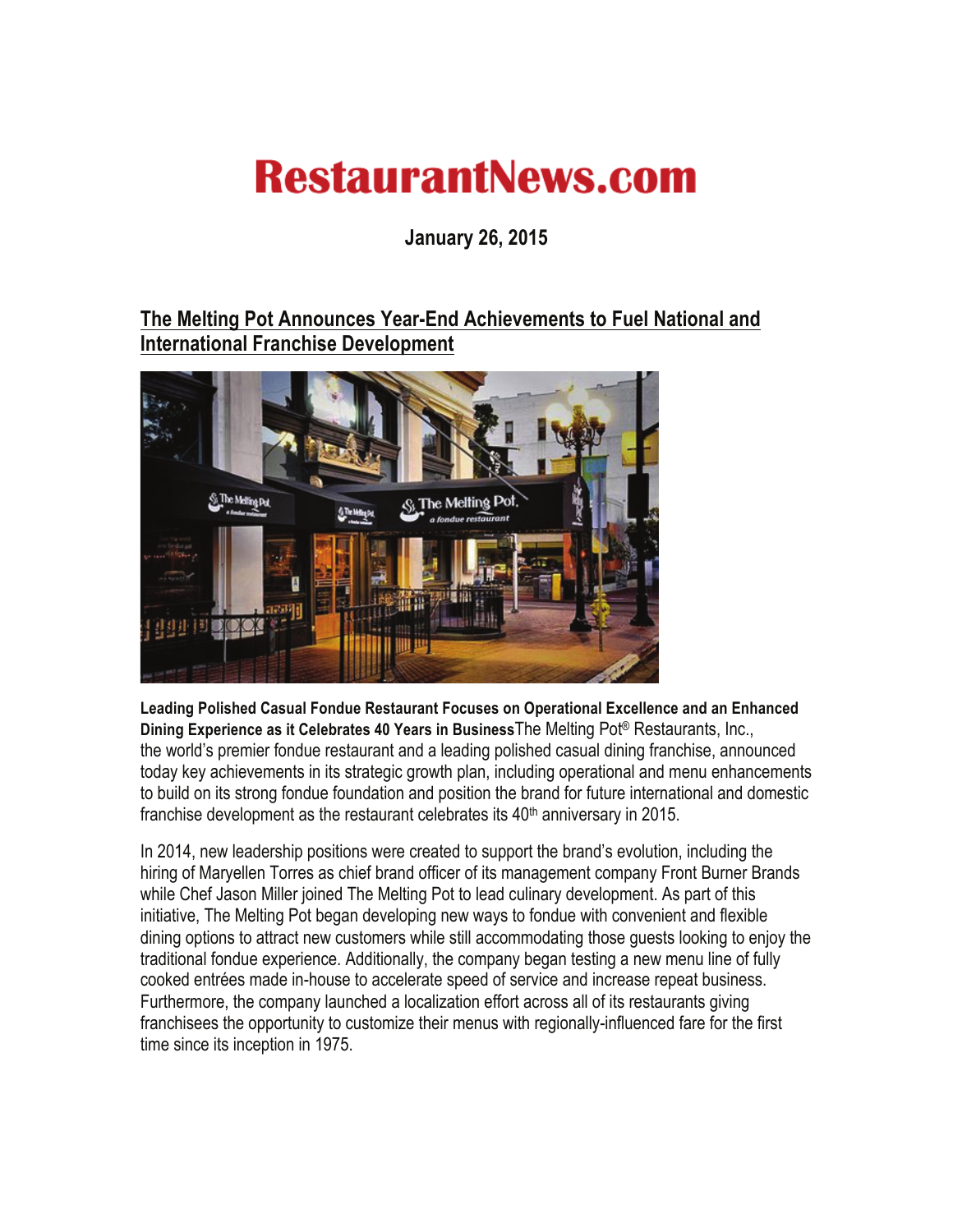While The Melting Pot has adapted its menu in response to changing consumer dining habits, it has remained focused on what it delivers best – a unique dining experience, a variety of fresh menu selections and a guest-centric standard of service.

"It's a very exciting time to be part of The Melting Pot – we're celebrating 40 years in business and positioning the company for future growth," said Mike Lester, president of The Melting Pot Restaurants, Inc. "The decision to further strengthen the brand's operations and enhance the dining experience for our guests is a result of extensive consumer research that was conducted over the last couple of years. We're thrilled with the progress we've made thus far and look forward to working closely with new and existing franchisees to build an even stronger brand in 2015 and for years to come."

The Melting Pot plans to expand its footprint in select markets throughout the U.S. and overseas. Domestically, the company is seeking new franchisees in select markets, including Anchorage, Alaska; Dallas, Texas; Hartford, Conn.; and Los Angeles, Calif., as well as Memphis and Chattanooga, Tenn. On the international front, The Melting Pot is focusing its expansion efforts in target cities across Brazil, Canada, China, India, Japan and South Korea. During the first half of 2015, the company plans to open its first restaurants in Jakarta, Indonesia; Dubai, United Arab Emirates and Riyadh, Saudi Arabia.



Underscoring its 2014

achievements, The Melting Pot was ranked sixth out of 38 concepts in the casual dining segment of *Nation's Restaurant News* 2014 Consumer Picks Survey. In the varied menu/specialty sub-segment of the casual dining industry, The Melting Pot ranked first in the categories of cleanliness, service and likelihood to recommend. Overall in the casual dining segment, the brand ranked second in cleanliness, second in service and fourth in likelihood to recommend.

The Melting Pot operates more than 130 restaurants in the U.S., Canada and Mexico and has more than 20 locations in development internationally. The concept is known for offering an assortment of flavorful fondue cooking styles and a variety of unique entr*é*es served with signature dipping sauces. The menu features a variety of à la carte selections, highlighting customizable options that invite guests to enjoy one, two, three or more courses as they select any combination of individually-priced cheese fondues, salads, entrées and chocolate fondues.